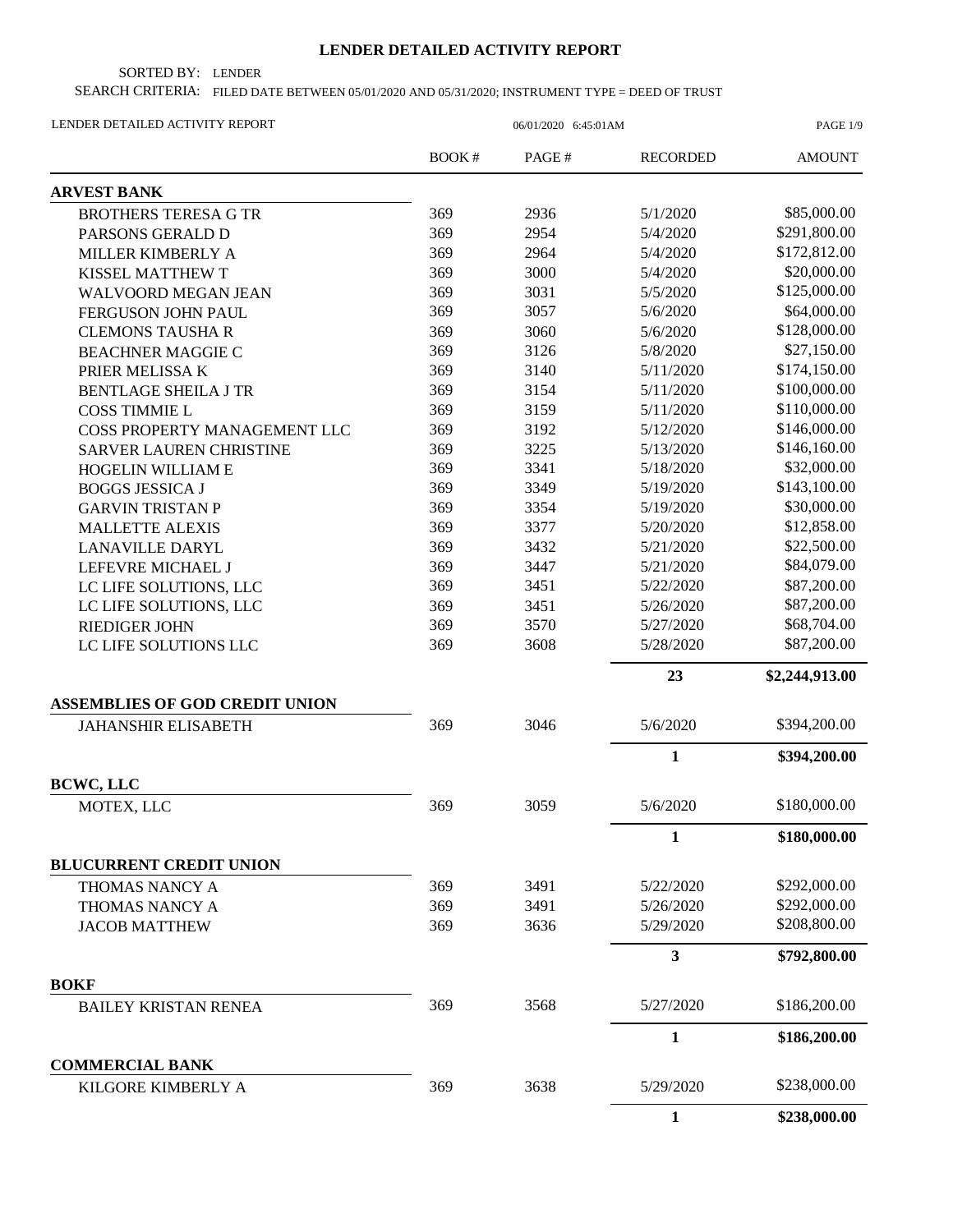| LENDER DETAILED ACTIVITY REPORT |  |
|---------------------------------|--|
|                                 |  |

06/01/2020 6:45:01AM

PAGE 2/9

|                                                   | BOOK# | PAGE# | <b>RECORDED</b>  | <b>AMOUNT</b>  |
|---------------------------------------------------|-------|-------|------------------|----------------|
| <b>COMMUNITY BANK &amp; TRUST</b>                 |       |       |                  |                |
| <b>DUNCAN KIMBERLY S</b>                          | 369   | 3047  | 5/6/2020         | \$129,760.00   |
| <b>BRANHAM JOHN E TR</b>                          | 369   | 3247  | 5/14/2020        | \$584,000.00   |
| <b>KEATON AMANDA M</b>                            | 369   | 3279  | 5/15/2020        | \$52,000.00    |
| <b>MOU SEE</b>                                    | 369   | 3287  | 5/15/2020        | \$196,650.00   |
| MCBRIDE SHIRLEY A                                 | 369   | 3364  | 5/19/2020        | \$191,700.00   |
| <b>GOODEN LAURA MARIE</b>                         | 369   | 3482  | 5/22/2020        | \$417,400.00   |
| <b>EAVES SHIRLEY J</b>                            | 369   | 3469  | 5/26/2020        | \$36,500.00    |
| <b>GOODEN LAURA MARIE</b>                         | 369   | 3482  | 5/26/2020        | \$417,400.00   |
| LETT TRACY A                                      | 369   | 3587  | 5/28/2020        | \$89,127.00    |
|                                                   |       |       | $\boldsymbol{9}$ | \$2,114,537.00 |
| <b>COMMUNITY BANK AND TRUST</b>                   |       |       |                  |                |
| <b>CONDICT TOM E</b>                              | 369   | 3605  | 5/28/2020        | \$100,000.00   |
| <b>LANKFORD JAN</b>                               | 369   | 3606  | 5/28/2020        | \$83,000.00    |
| <b>FOX GRETCHEN</b>                               | 369   | 3615  | 5/28/2020        | \$86,500.00    |
|                                                   |       |       | 3                | \$269,500.00   |
| <b>COMMUNITY BANY &amp; TRUST</b>                 |       |       |                  |                |
| <b>EAVES SHIRLEY J</b>                            | 369   | 3469  | 5/22/2020        | \$36,500.00    |
|                                                   |       |       | $\mathbf{1}$     | \$36,500.00    |
| <b>COMMUNITY NATIONAL BANK AND TRUST</b>          |       |       |                  |                |
| <b>B &amp; B MOVIE THEATERS, LLC</b>              | 369   | 3083  | 5/7/2020         | \$250,000.00   |
|                                                   |       |       | $\mathbf{1}$     | \$250,000.00   |
| <b>CROCKER CODY</b>                               | 369   | 3422  | 5/21/2020        | \$30,000.00    |
| <b>HENSON JENNIFER R</b>                          |       |       |                  |                |
|                                                   |       |       | $\mathbf{1}$     | \$30,000.00    |
| <b>CROCKER TARA</b>                               |       |       |                  |                |
| <b>DARDEN JOSEPH KYLE</b>                         | 369   | 3422  | 5/21/2020        | \$30,000.00    |
|                                                   |       |       | $\mathbf{1}$     | \$30,000.00    |
| <b>CURRAN KAREN Y</b>                             |       |       |                  |                |
| <b>HARRIS JAN M</b>                               | 369   | 3223  | 5/13/2020        | \$3,000.00     |
|                                                   |       |       | 1                | \$3,000.00     |
| <b>CURRAN TROY</b><br><b>HARRIS JAN M</b>         | 369   | 3223  | 5/13/2020        | \$3,000.00     |
|                                                   |       |       |                  |                |
|                                                   |       |       | $\mathbf{1}$     | \$3,000.00     |
| DAS ACQUISITION COMPANY                           |       |       |                  |                |
| MCNEELY ALEXA M                                   | 369   | 3205  | 5/12/2020        | \$127,070.00   |
|                                                   |       |       | $\mathbf{1}$     | \$127,070.00   |
| DAS AQUISITION COMPANY                            | 369   | 3594  | 5/28/2020        | \$67,989.00    |
| NUNNALLY JASMINE                                  |       |       |                  |                |
|                                                   |       |       | 1                | \$67,989.00    |
| <b>FCS FINANCIAL</b><br><b>CROSS HALIE LENNEE</b> | 369   | 3094  | 5/7/2020         | \$358,300.00   |
|                                                   |       |       | $\mathbf{1}$     |                |
|                                                   |       |       |                  | \$358,300.00   |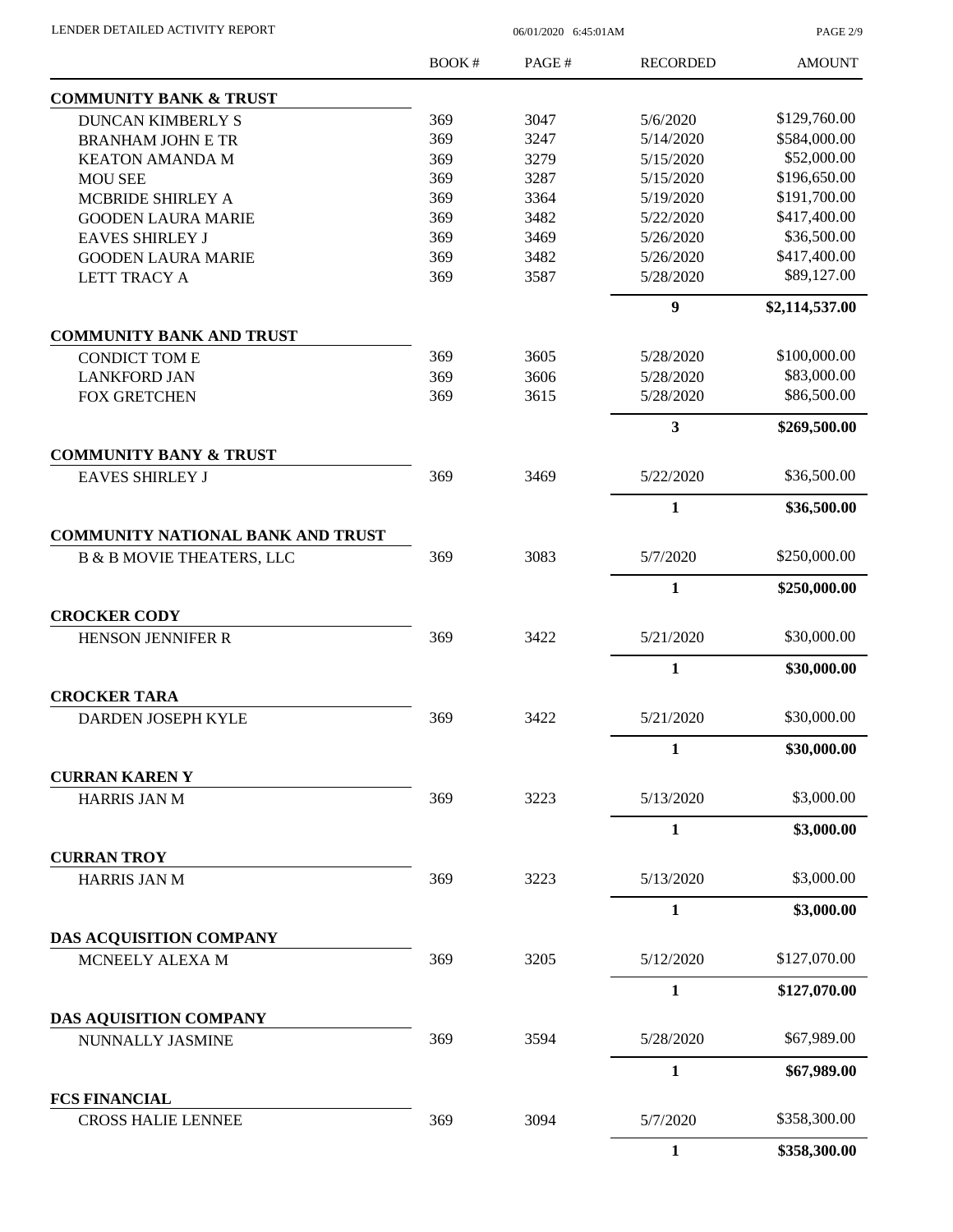PAGE 3/9

|                                      | <b>BOOK#</b> | PAGE# | <b>RECORDED</b> | <b>AMOUNT</b>  |
|--------------------------------------|--------------|-------|-----------------|----------------|
| <b>FIRST COMMUNITY BANK</b>          |              |       |                 |                |
| <b>TRESSEL MARK ADAM</b>             | 369          | 2956  | 5/4/2020        | \$102,610.85   |
| <b>VUKOVICH KATARINA</b>             | 369          | 2981  | 5/4/2020        | \$25,500.00    |
| <b>STARR JOLENE</b>                  | 369          | 3108  | 5/8/2020        | \$61,870.00    |
| <b>ARCHER MICHAEL</b>                | 369          | 3125  | 5/8/2020        | \$80,808.00    |
| <b>MILLER DARLA L</b>                | 369          | 3186  | 5/12/2020       | \$80,000.00    |
| <b>BURNETT KARLA S</b>               | 369          | 3188  | 5/12/2020       | \$231,000.00   |
| LIVCO, LLC                           | 369          | 3262  | 5/15/2020       | \$220,787.00   |
| <b>DUNCAN EDITH</b>                  | 369          | 3360  | 5/19/2020       | \$44,000.00    |
| HIGGINBOTHAM KATHY S                 | 369          | 3385  | 5/20/2020       | \$35,000.00    |
| <b>BRUBAKER DENISE A</b>             | 369          | 3404  | 5/20/2020       | \$231,920.00   |
| MOSER PROPERTIES, LLC                | 369          | 3424  | 5/21/2020       | \$59,350.00    |
| <b>BETTES MARK A</b>                 | 369          | 3434  | 5/21/2020       | \$55,000.00    |
| HENRY LAND & CATTLE LLC              | 369          | 3580  | 5/28/2020       | \$40,000.00    |
| HAVEN HOMES OF SOUTHWEST MISSOURI LL | 369          | 3581  | 5/28/2020       | \$16,120.00    |
| HENRY LAND & CATTLE COMPANY LLC      | 369          | 3582  | 5/28/2020       | \$50,000.00    |
| <b>BAKER DONNIE LYNN</b>             | 369          | 3604  | 5/28/2020       | \$156,000.00   |
| <b>HOWARD ANGELA</b>                 | 369          | 3622  | 5/29/2020       | \$229,000.00   |
| <b>BURKHART JESSIE</b>               | 369          | 3629  | 5/29/2020       | \$165,750.00   |
|                                      |              |       | 18              | \$1,884,715.85 |
| <b>FLAGSTAR BANK</b>                 |              |       |                 |                |
| <b>HOLT MARGARRET A</b>              | 369          | 3277  | 5/15/2020       | \$146,400.00   |
|                                      |              |       | 1               | \$146,400.00   |
| <b>FLANAGAN STATE BANK</b>           |              |       |                 |                |
| <b>DUFFY RICHARD J</b>               | 369          | 2926  | 5/1/2020        | \$247,000.00   |
|                                      |              |       | 1               | \$247,000.00   |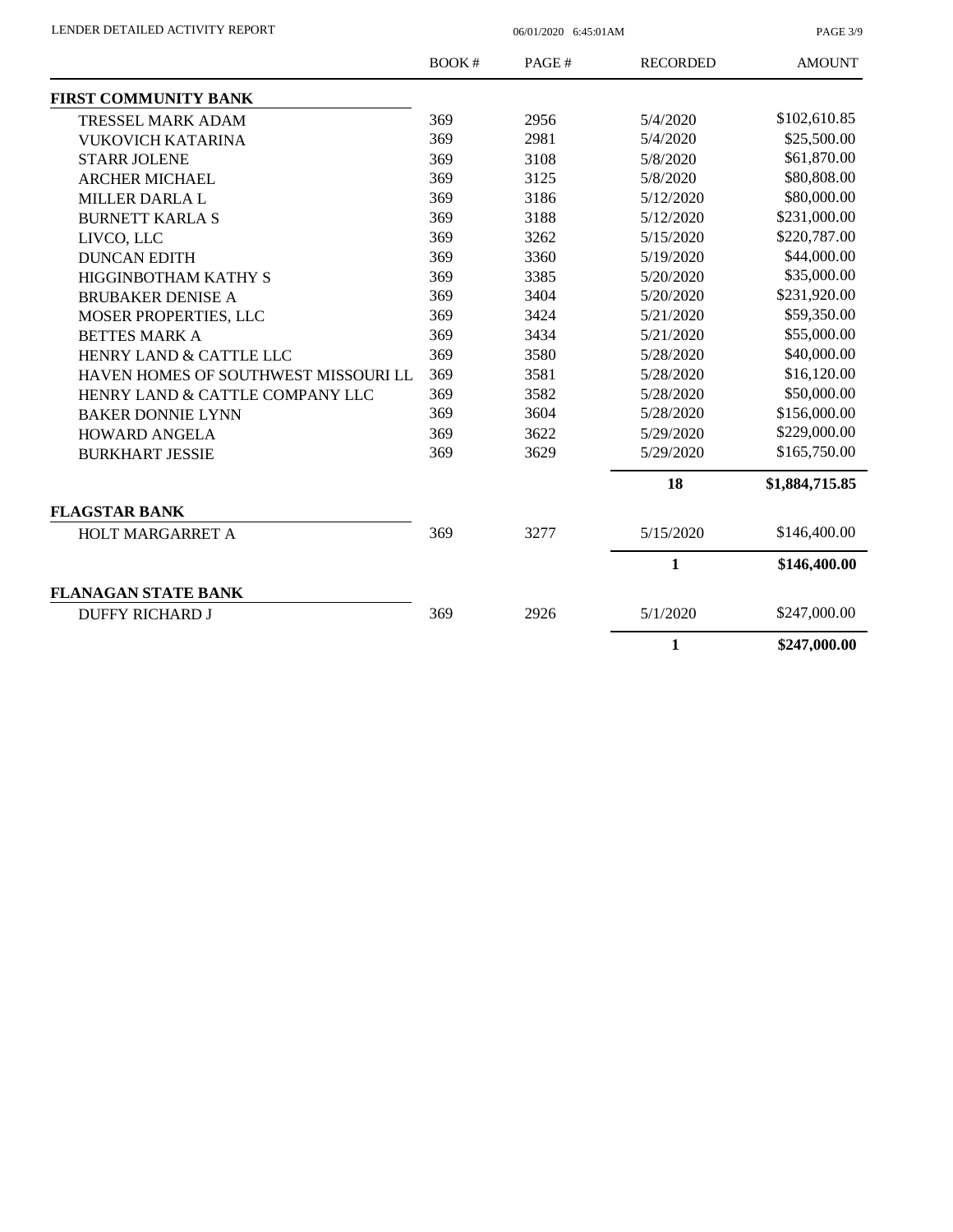PAGE 4/9

|                              | <b>BOOK#</b> | PAGE# | <b>RECORDED</b> | <b>AMOUNT</b>  |
|------------------------------|--------------|-------|-----------------|----------------|
| <b>FLAT BRANCH MORTGAGE</b>  |              |       |                 |                |
| <b>BYERS COLENE</b>          | 369          | 2972  | 5/4/2020        | \$90,270.00    |
| <b>SHIDELER SKYE</b>         | 369          | 2976  | 5/4/2020        | \$160,800.00   |
| WHITEMAN PHILLIP HARVEY      | 369          | 3020  | 5/5/2020        | \$73,000.00    |
| <b>MARION CHELSIE</b>        | 369          | 3026  | 5/5/2020        | \$140,995.00   |
| <b>TANNER JUSTIN</b>         | 369          | 3041  | 5/6/2020        | \$144,238.00   |
| SIFFERMAN MICAL CRISTA       | 369          | 3043  | 5/6/2020        | \$198,588.00   |
| <b>TANNER NIKIA</b>          | 369          | 3041  | 5/6/2020        | \$144,238.00   |
| SIFFERMAN MICAL CRISTA       | 369          | 3043  | 5/6/2020        | \$198,588.00   |
| <b>PARRIGON ERIN</b>         | 369          | 3052  | 5/6/2020        | \$100,000.00   |
| <b>DODGE CHELSEA</b>         | 369          | 3072  | 5/7/2020        | \$101,000.00   |
| <b>GIBSON GARY</b>           | 369          | 3090  | 5/7/2020        | \$364,750.00   |
|                              | 369          | 3133  | 5/11/2020       | \$178,600.00   |
| <b>RISOR SANDY</b>           | 369          | 3138  | 5/11/2020       | \$203,300.00   |
| MANDELBAUM ANGELINA          | 369          | 3191  | 5/12/2020       | \$140,182.00   |
| <b>FERGUSON KAYLA</b>        | 369          |       |                 | \$164,000.00   |
| WICKSTROM JOHNNY ALLEN       |              | 3201  | 5/12/2020       |                |
| <b>WILLIS JEREMY G</b>       | 369          | 3209  | 5/12/2020       | \$193,485.00   |
| <b>CLARK ZAC L</b>           | 369          | 3242  | 5/14/2020       | \$0.00         |
| <b>SMITH JOCELYN Q</b>       | 369          | 3254  | 5/14/2020       | \$244,804.00   |
| RELUZ GIOVANNA G             | 369          | 3314  | 5/18/2020       | \$109,292.00   |
| <b>BRUCKS CARLY A</b>        | 369          | 3318  | 5/18/2020       | \$167,010.00   |
| <b>BROWN CHRISTINA SUE</b>   | 369          | 3351  | 5/19/2020       | \$104,760.00   |
| <b>CLARK CHAD</b>            | 369          | 3356  | 5/19/2020       | \$137,750.00   |
| NAYLOR GLENNIS G             | 369          | 3358  | 5/19/2020       | \$87,878.00    |
| POOL DARLA                   | 369          | 3380  | 5/20/2020       | \$215,866.00   |
| <b>BARNETT FELICIA</b>       | 369          | 3398  | 5/20/2020       | \$141,784.00   |
| WILLIAMS MARY BETH           | 369          | 3408  | 5/20/2020       | \$118,000.00   |
| <b>ASBILL TERRIE</b>         | 369          | 3411  | 5/20/2020       | \$75,000.00    |
| <b>CARPENTER STEVE A</b>     | 369          | 3436  | 5/21/2020       | \$174,383.00   |
| <b>CLARK CHAD EDWARD</b>     | 369          | 3440  | 5/21/2020       | \$32,490.00    |
| <b>EVERETT ADAM E</b>        | 369          | 3597  | 5/28/2020       | \$175,560.00   |
| <b>TIMBERLAKE BRANDON</b>    | 369          | 3612  | 5/28/2020       | \$117,800.00   |
| <b>GAYER JAZMIN</b>          | 369          | 3640  | 5/29/2020       | \$157,003.00   |
| ROBINSON MACKENZIE           | 369          | 3642  | 5/29/2020       | \$131,435.00   |
| <b>WARY BRETT</b>            | 369          | 3648  | 5/29/2020       | \$109,600.00   |
| TILLEY TIMOTHY SCOTT         | 369          | 3651  | 5/29/2020       | \$162,875.00   |
| <b>VAUGHN HAYLEY</b>         | 369          | 3655  | 5/29/2020       | \$109,500.00   |
| <b>KIRKPATRICK RYAN</b>      | 369          | 3657  | 5/29/2020       | \$64,117.00    |
| OCAMPO EVANGELINA            | 369          | 3659  | 5/29/2020       | \$85,500.00    |
| <b>BRAMAN PAMELA S</b>       | 369          | 3661  | 5/29/2020       | \$64,747.00    |
|                              |              |       | 39              | \$5,383,188.00 |
| <b>FLAT BRANCH MORTGAGFE</b> |              |       |                 |                |
| <b>SHAMBLIN KATELYNN</b>     | 369          | 3619  | 5/29/2020       | \$246,800.00   |
|                              |              |       | $\mathbf{1}$    | \$246,800.00   |
| <b>FREEDOM MORTGAGE</b>      |              |       |                 |                |
| THOMPSON KYRA D              | 369          | 3033  | 5/5/2020        | \$165,587.00   |
| <b>NULSEN DONALD</b>         | 369          | 3104  | 5/8/2020        | \$129,990.00   |
| <b>LEE EDWARD</b>            | 369          | 3143  | 5/11/2020       | \$132,824.00   |
| PING RANDOLPH EARL           | 369          | 3257  | 5/14/2020       | \$121,604.00   |
| VANWEY KEVIN WAYNE           | 369          | 3419  | 5/21/2020       | \$103,369.00   |
|                              |              |       | 5               | \$653,374.00   |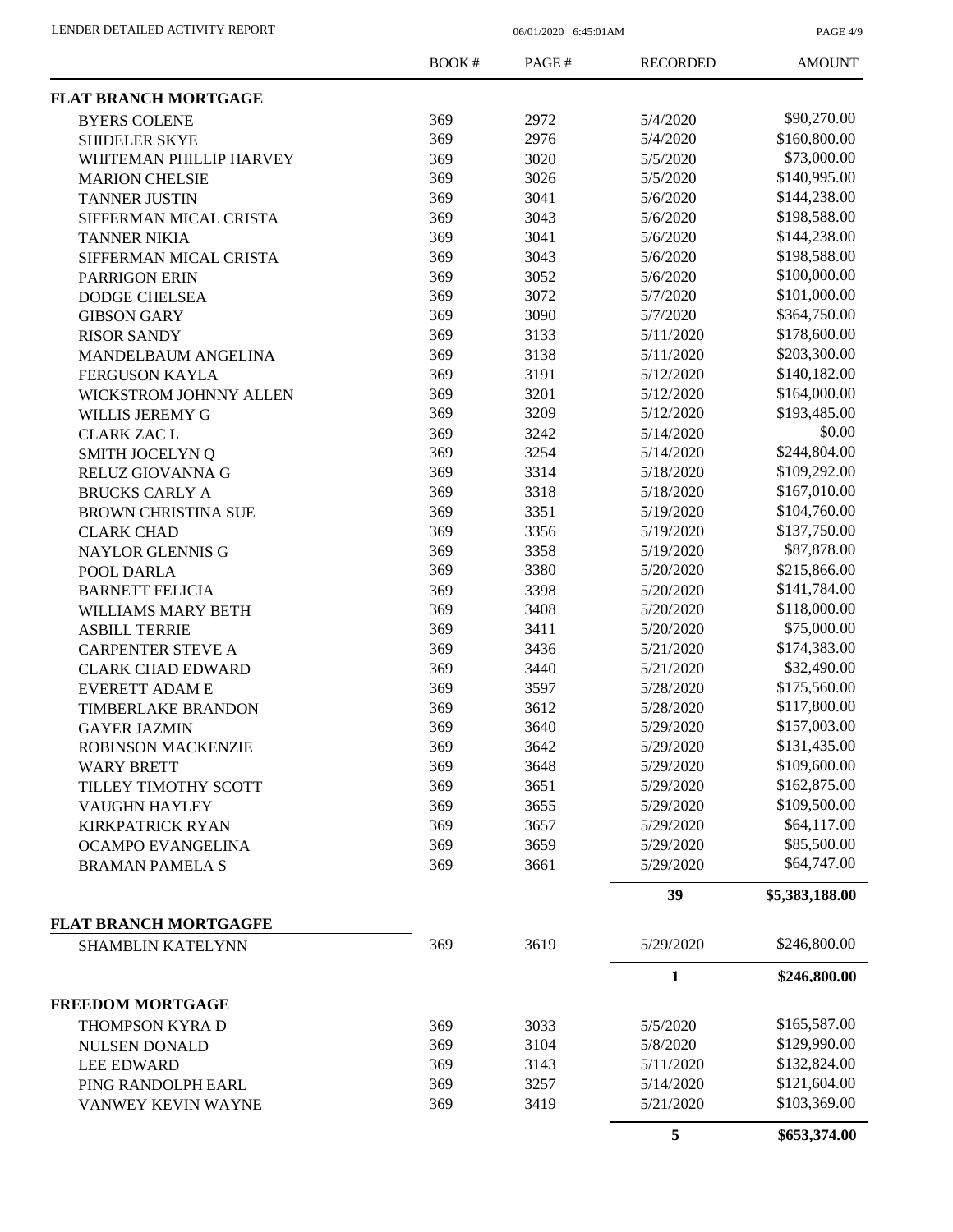| LENDER DETAILED ACTIVITY REPORT            | 06/01/2020 6:45:01AM |       |                 | <b>PAGE 5/9</b> |
|--------------------------------------------|----------------------|-------|-----------------|-----------------|
|                                            | BOOK#                | PAGE# | <b>RECORDED</b> | <b>AMOUNT</b>   |
| <b>GALENA LIBERTY HALL, LLC</b>            |                      |       |                 |                 |
| <b>JORDAN KIMBERLY I</b>                   | 369                  | 2941  | 5/1/2020        | \$15,000.00     |
|                                            |                      |       | $\mathbf{1}$    | \$15,000.00     |
| <b>GATEWAY MORTGAGE GROUP</b>              |                      |       |                 |                 |
| RHINEHART ANTHONY                          | 369                  | 3022  | 5/5/2020        | \$123,500.00    |
| WHITE KARA D                               | 369                  | 3112  | 5/8/2020        | \$175,000.00    |
| <b>GENERATIONS BANK</b>                    |                      |       | $\overline{2}$  | \$298,500.00    |
| RDT DRAFTING AND DESIGN, LLC               | 369                  | 3637  | 5/29/2020       | \$188,000.00    |
|                                            |                      |       | 1               | \$188,000.00    |
| <b>GRAND SAVINGS BANK</b>                  |                      |       |                 |                 |
| <b>HUDSON CRISTI</b>                       | 369                  | 3585  | 5/28/2020       | \$176,199.39    |
|                                            |                      |       | $\mathbf{1}$    | \$176,199.39    |
| <b>GUARANTY BANK</b>                       |                      |       |                 |                 |
| <b>GRAUE KATHY JEAN</b>                    | 369                  | 2948  | 5/4/2020        | \$87,000.00     |
| RINCKER AMY LAUREN                         | 369                  | 3665  | 5/29/2020       | \$273,000.00    |
| <b>HAUGHT LARRY B TR</b>                   |                      |       | $\overline{2}$  | \$360,000.00    |
| <b>BEAVER RANDY</b>                        | 369                  | 3285  | 5/15/2020       | \$35,000.00     |
|                                            |                      |       | 1               | \$35,000.00     |
| <b>HAUGHT LINDA L TR</b>                   |                      |       |                 |                 |
| <b>BEAVER SANDY</b>                        | 369                  | 3285  | 5/15/2020       | \$35,000.00     |
|                                            |                      |       | $\mathbf{1}$    | \$35,000.00     |
| <b>HAWTHORN BANK</b>                       |                      |       |                 |                 |
| SOONER ONE, LLC                            | 369                  | 3326  | 5/18/2020       | \$652,872.00    |
|                                            |                      |       | 1               | \$652,872.00    |
| <b>JPMORGAN CHASE BANK</b><br>PRICE DONALD | 369                  | 3004  | 5/4/2020        | \$133,000.00    |
|                                            |                      |       | $\mathbf{1}$    | \$133,000.00    |
| <b>KELLER MORTGAGE</b>                     |                      |       |                 |                 |
| <b>DAVIDSON RICHARD</b>                    | 369                  | 2997  | 5/4/2020        | \$175,200.00    |
|                                            |                      |       | $\mathbf{1}$    | \$175,200.00    |
| <b>LEE JONGHYUCK PETER</b>                 |                      |       |                 |                 |
| OLDE JOPLIN PROPERTIES, LLC                | 369                  | 2995  | 5/4/2020        | \$186,000.00    |
|                                            |                      |       | 1               | \$186,000.00    |
| <b>LEE YOUNGA</b>                          |                      |       |                 |                 |
| OLDE JOPLIN PROPERTIES, LLC                | 369                  | 2995  | 5/4/2020        | \$186,000.00    |
|                                            |                      |       | $\mathbf{1}$    | \$186,000.00    |
| <b>LOANDEPOT.COM</b><br>REED ELIZABETH A   | 369                  | 3062  | 5/6/2020        | \$101,000.00    |
|                                            |                      |       |                 |                 |
|                                            |                      |       | $\mathbf{1}$    | \$101,000.00    |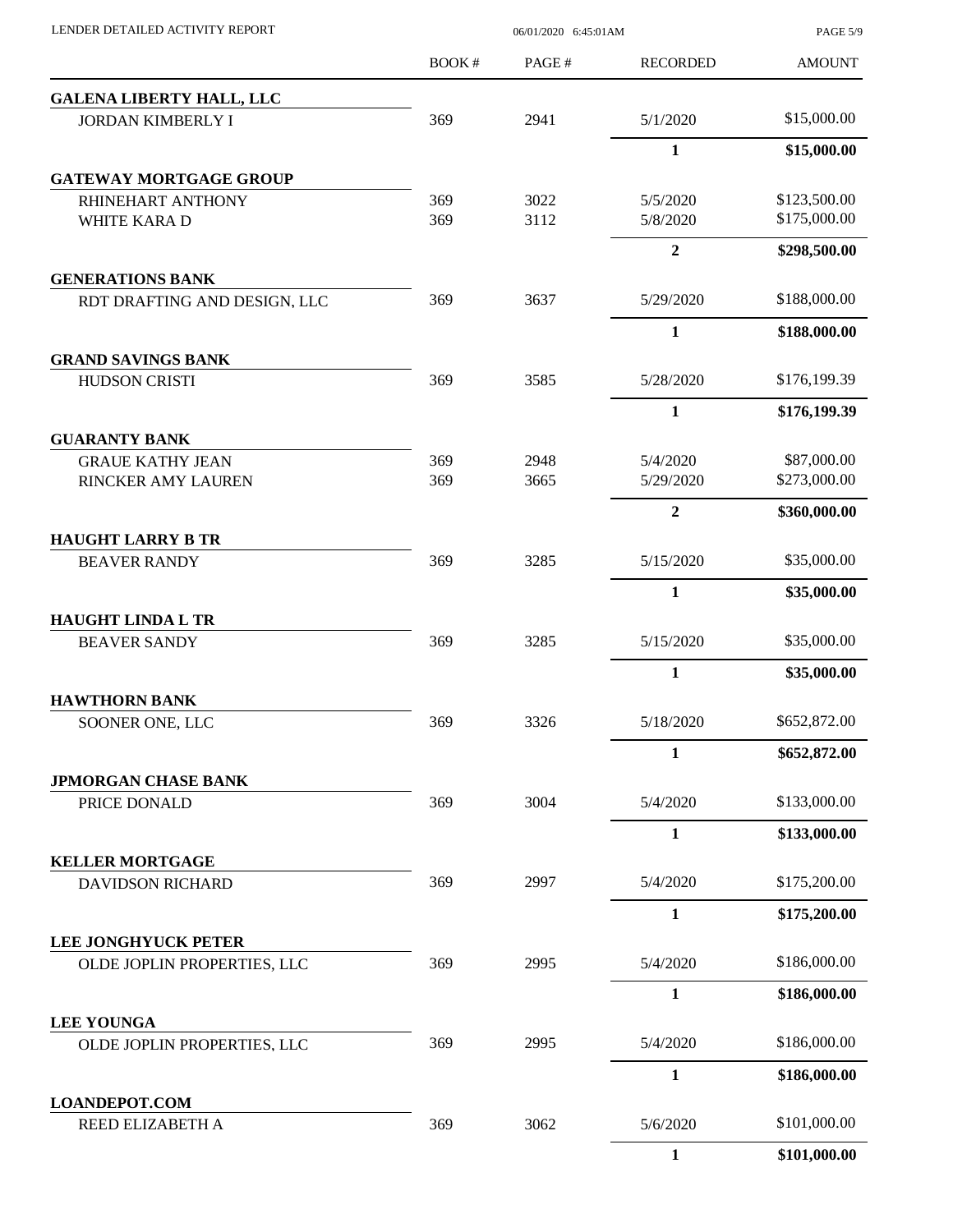LENDER DETAILED ACTIVITY REPORT 06/01/2020 6:45:01AM

PAGE 6/9

|                                                    | <b>BOOK#</b> | PAGE# | <b>RECORDED</b> | <b>AMOUNT</b>  |
|----------------------------------------------------|--------------|-------|-----------------|----------------|
| <b>MID-MISSOURI BANK</b>                           |              |       |                 |                |
| <b>ADAMS COREY</b>                                 | 369          | 2914  | 5/1/2020        | \$197,000.00   |
| <b>HOLLAND BRENT</b>                               | 369          | 3101  | 5/8/2020        | \$290,320.00   |
| <b>HOLLAND BRENT</b>                               | 369          | 3102  | 5/8/2020        | \$42,500.00    |
| <b>SNYDER SARA</b>                                 | 369          | 3181  | 5/12/2020       | \$255,250.00   |
| PUTNAM NICK C                                      | 369          | 3217  | 5/13/2020       | \$229,834.32   |
|                                                    |              |       | 5               | \$1,014,904.32 |
| <b>MISSOURI ELECTRIC COOPERATIVES EMPOLYEES CU</b> |              |       |                 |                |
| <b>ELLISON HEATHER</b>                             | 369          | 3163  | 5/11/2020       | \$206,500.00   |
|                                                    |              |       | $\mathbf{1}$    | \$206,500.00   |
| <b>MORTGAGE RESEARCH CENTER</b>                    |              |       |                 |                |
| <b>SHORT JENNIFER</b>                              | 369          | 3056  | 5/6/2020        | \$186,860.00   |
| <b>CUPP JACQUELINE K</b>                           | 369          | 3663  | 5/29/2020       | \$362,600.00   |
|                                                    |              |       | $\overline{2}$  | \$549,460.00   |
| <b>OAKSTAR BANK</b>                                |              |       |                 |                |
| <b>GH PROPERTIES INC</b>                           | 369          | 3366  | 5/19/2020       | \$615,000.00   |
| HEIM DEBORAH K                                     | 369          | 3368  | 5/19/2020       | \$615,000.00   |
| AEG INVESTMENTS, LLC                               | 369          | 3456  | 5/22/2020       | \$61,000.00    |
| AEG INVESTMENTS, LLC                               | 369          | 3456  | 5/26/2020       | \$61,000.00    |
|                                                    |              |       | 4               | \$1,352,000.00 |
| <b>OLD MISSOURI BANK</b>                           |              |       |                 |                |
| HAMMOND MARION JOHNNIE                             | 369          | 3579  | 5/28/2020       | \$80,000.00    |
|                                                    |              |       | 1               | \$80,000.00    |
| PEOPLES BANK                                       |              |       |                 |                |
| <b>BURLESON BRENDA J</b>                           | 369          | 3091  | 5/7/2020        | \$127,691.59   |
| MERRIMAN STEPHANIE R                               | 369          | 3114  | 5/8/2020        | \$173,825.00   |
| <b>GARDNER ELISABETH G</b>                         | 369          | 3128  | 5/11/2020       | \$51,200.00    |
| PENA LISA R                                        | 369          | 3129  | 5/11/2020       | \$22,645.00    |
| HUGHES CHRISTINA                                   | 369          | 3145  | 5/11/2020       | \$23,700.00    |
| HUGHES CHRISTINA                                   | 369          | 3146  | 5/11/2020       | \$126,400.00   |
| NESVOLD JANET                                      | 369          | 3148  | 5/11/2020       | \$11,900.00    |
| RENFRO MICHELE D                                   | 369          | 3312  | 5/18/2020       | \$137,700.00   |
| VOLKOVA ANATASIYA S                                | 369          | 3323  | 5/18/2020       | \$54,000.00    |
| <b>VOLKOVA ANATASIYA S</b>                         | 369          | 3324  | 5/18/2020       | \$10,125.00    |
| SCHUTTERLE SUSAN M                                 | 369          | 3557  | 5/27/2020       | \$135,000.00   |
|                                                    |              |       | 11              | \$874,186.59   |
| PINNACLE BANK                                      |              |       |                 |                |
| <b>DUNCAN AMBER</b>                                | 369          | 2969  | 5/4/2020        | \$330,000.00   |
| <b>MILLER REBECCA</b>                              | 369          | 3028  | 5/5/2020        | \$450,500.00   |
| ELKINS CASSANDRA ANN                               | 369          | 3045  | 5/6/2020        | \$259,600.00   |
| <b>ELKINS JASON DEAN</b>                           | 369          | 3045  | 5/6/2020        | \$259,600.00   |
| <b>HIGDON RACHEL</b>                               | 369          | 3378  | 5/20/2020       | \$20,000.00    |
|                                                    |              |       | 5               | \$1,319,700.00 |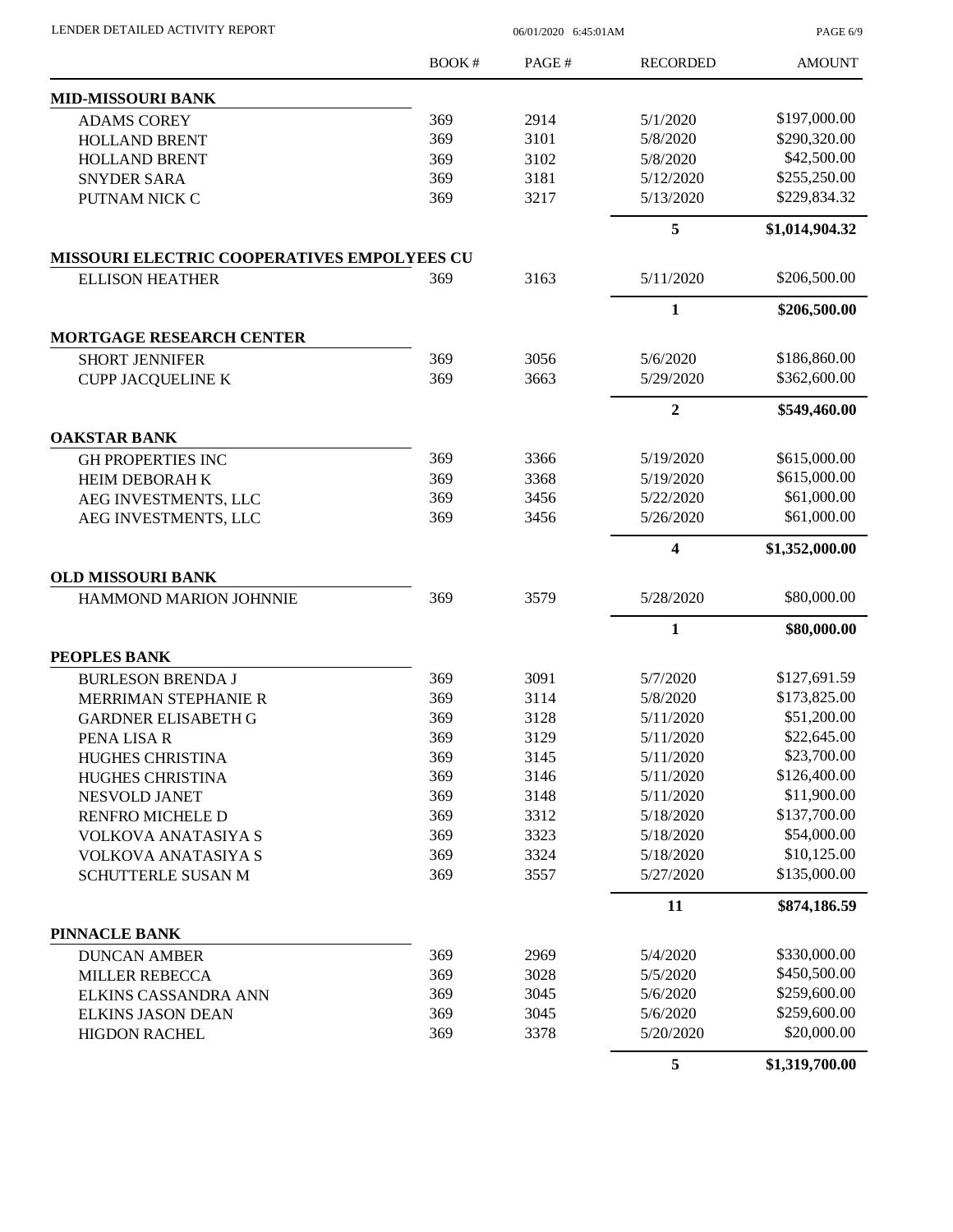| LENDER DETAILED ACTIVITY REPORT |  |
|---------------------------------|--|
|                                 |  |

 $06/01/2020$  6:45:01AM

PAGE 7/9

|                                            | BOOK# | PAGE# | <b>RECORDED</b> | <b>AMOUNT</b>  |
|--------------------------------------------|-------|-------|-----------------|----------------|
| <b>QUICKEN LOANS</b>                       |       |       |                 |                |
| <b>HERRON SUSAN</b>                        | 369   | 3097  | 5/7/2020        | \$137,464.00   |
| <b>BERREND JASON D</b>                     | 369   | 3134  | 5/11/2020       | \$159,442.00   |
| <b>HASSE LANEA</b>                         | 369   | 3214  | 5/13/2020       | \$144,000.00   |
| <b>WARNER AUTUMN M</b>                     | 369   | 3218  | 5/13/2020       | \$154,000.00   |
| ROSENBAUM JUDY                             | 369   | 3252  | 5/14/2020       | \$135,000.00   |
| MILLS GEOFFREY WILLIAM                     | 369   | 3259  | 5/14/2020       | \$224,000.00   |
| PACE KIMBERLY D                            | 369   | 3296  | 5/18/2020       | \$240,000.00   |
| <b>FOWLER KYLE B</b>                       | 369   | 3352  | 5/19/2020       | \$90,364.00    |
| <b>WATSON NATALIE</b>                      | 369   | 3353  | 5/19/2020       | \$220,400.00   |
| <b>LARKEN CHEREENAH</b>                    | 369   | 3430  | 5/21/2020       | \$149,148.00   |
| <b>WOOLEVER FLOYD</b>                      | 369   | 3562  | 5/27/2020       | \$87,570.00    |
|                                            |       |       | 11              | \$1,741,388.00 |
| <b>SECURITY BANK OF SOUTHWEST MISSOURI</b> |       |       |                 |                |
| <b>ALLEN NATHAN</b>                        | 369   | 3203  | 5/12/2020       | \$75,000.00    |
|                                            |       |       | $\mathbf{1}$    | \$75,000.00    |
| <b>SILER JAMES B TR</b>                    |       |       |                 |                |
| <b>BRISCOE LINDSEY R</b>                   | 369   | 3283  | 5/15/2020       | \$47,500.00    |
|                                            |       |       | $\mathbf{1}$    | \$47,500.00    |
| <b>SILER LINDA L TR</b>                    |       |       |                 |                |
| <b>BRISCOE DILLAN M</b>                    | 369   | 3283  | 5/15/2020       | \$47,500.00    |
|                                            |       |       | $\mathbf{1}$    | \$47,500.00    |
| <b>SIMMONS BANK</b>                        |       |       |                 |                |
| <b>COOLEY LINDSEY</b>                      | 369   | 3084  | 5/7/2020        | \$40,000.00    |
|                                            |       |       | $\mathbf{1}$    | \$40,000.00    |
| SOUTHPAW USA, INC                          |       |       |                 |                |
| <b>TUCKER DONNA</b>                        | 369   | 3110  | 5/8/2020        | \$81,000.00    |
|                                            |       |       | $\mathbf{1}$    | \$81,000.00    |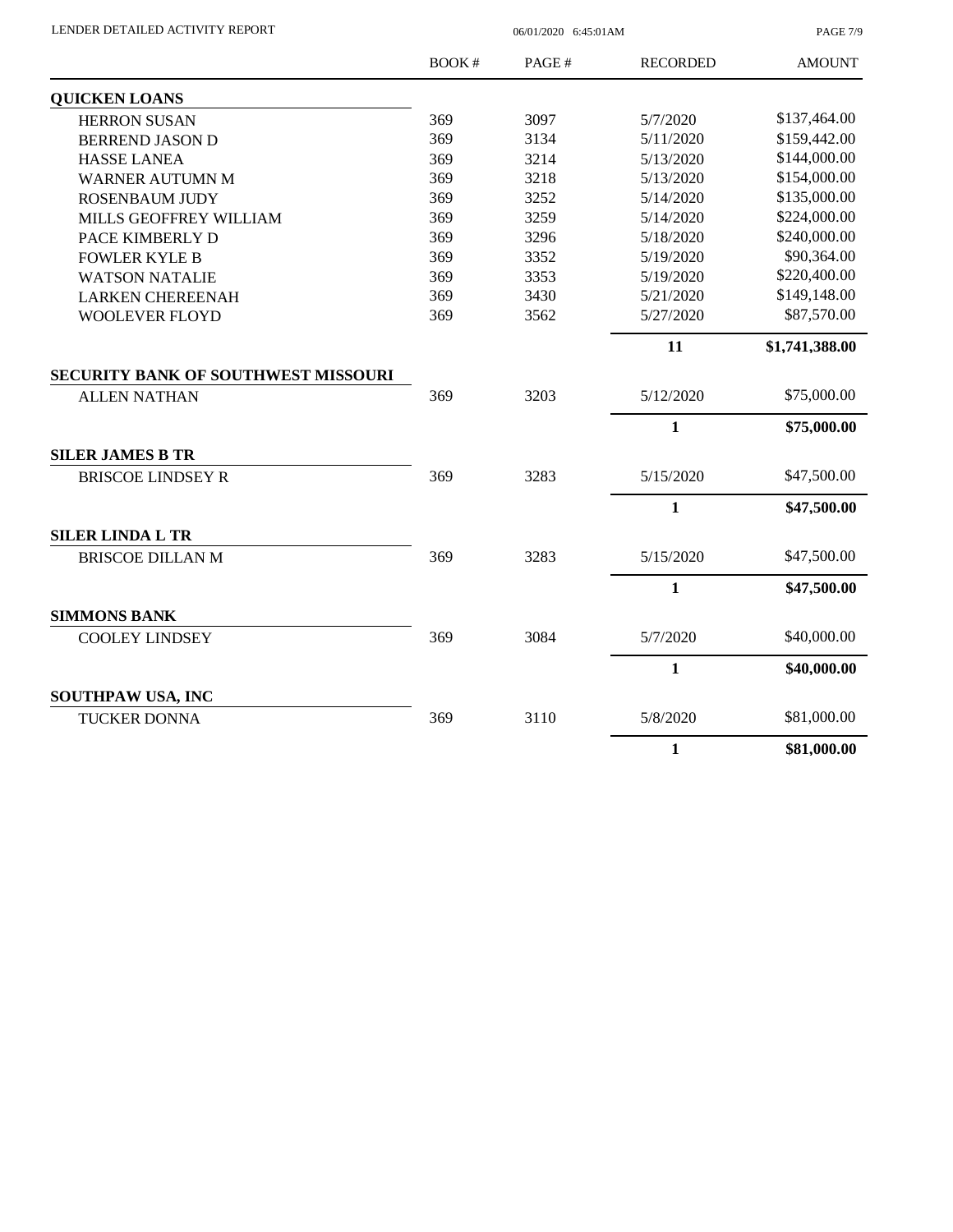PAGE 8/9

|                                 | BOOK# | PAGE# | <b>RECORDED</b> | <b>AMOUNT</b>  |
|---------------------------------|-------|-------|-----------------|----------------|
| <b>SOUTHWEST MISSOURI BANK</b>  |       |       |                 |                |
| <b>OAKES CARRIE</b>             | 369   | 3017  | 5/5/2020        | \$232,000.00   |
| <b>BESSMAN HOLLIE</b>           | 369   | 3066  | 5/6/2020        | \$16,000.00    |
| <b>MEADOR ROBIN L</b>           | 369   | 3113  | 5/8/2020        | \$184,000.00   |
| <b>HUNT LIBBY</b>               | 369   | 3117  | 5/8/2020        | \$26,000.00    |
| VANCE ALISHA YVETTE             | 369   | 3121  | 5/8/2020        | \$85,000.00    |
| <b>BECKER LYNUS F</b>           | 369   | 3122  | 5/8/2020        | \$73,000.00    |
| <b>HART SHEILA</b>              | 369   | 3123  | 5/8/2020        | \$133,000.00   |
| <b>ELLIS CHRISTINE</b>          | 369   | 3180  | 5/12/2020       | \$19,000.00    |
| <b>CHANDLER KRISTIA</b>         | 369   | 3241  | 5/14/2020       | \$14,000.00    |
| <b>TACKETT MACY R</b>           | 369   | 3291  | 5/18/2020       | \$80,000.00    |
| <b>ERWIN CALEB L</b>            | 369   | 3293  | 5/18/2020       | \$250,225.00   |
| <b>MARCUM IDA</b>               | 369   | 3298  | 5/18/2020       | \$70,000.00    |
| <b>BINGHAM DAVID C TR</b>       | 369   | 3299  | 5/18/2020       | \$25,000.00    |
| <b>BOKKER HILLARY</b>           | 369   | 3335  | 5/18/2020       | \$282,000.00   |
| <b>DUNKER MICHELE</b>           | 369   | 3365  | 5/19/2020       | \$50,000.00    |
| <b>STEEN TEDDY A</b>            | 369   | 3488  | 5/22/2020       | \$213,000.00   |
| <b>STEEN TEDDY A</b>            | 369   | 3488  | 5/26/2020       | \$213,000.00   |
| <b>DRAKE RICKY G</b>            | 369   | 3553  | 5/27/2020       | \$65,000.00    |
| <b>WALNUT FARM LLC</b>          | 369   | 3554  | 5/27/2020       | \$270,000.00   |
| <b>S&amp;K ASSETS LLC</b>       | 369   | 3555  | 5/27/2020       | \$162,500.00   |
| <b>LINK JOANNE</b>              | 369   | 3556  | 5/27/2020       | \$36,320.00    |
| <b>O'TOOLE EOIN</b>             | 369   | 3602  | 5/28/2020       | \$415,440.00   |
| THOMAS TRACI A TRUST            | 369   | 3610  | 5/28/2020       | \$335,520.00   |
|                                 |       |       | 23              | \$3,250,005.00 |
| <b>SYNERGY ONE LENDING</b>      |       |       |                 |                |
| <b>MILLER DENISE</b>            | 369   | 3450  | 5/22/2020       | \$260,480.00   |
| <b>MILLER DENISE</b>            | 369   | 3450  | 5/26/2020       | \$260,480.00   |
|                                 |       |       | $\overline{2}$  | \$520,960.00   |
| THE BAXTER STATE BANK           |       |       |                 |                |
| THOMURE SHAWNA L                | 369   | 3453  | 5/22/2020       | \$105,186.69   |
| THOMURE SHAWNNA L               | 369   | 3453  | 5/26/2020       | \$105,186.69   |
|                                 |       |       | $\mathbf{2}$    | \$210,373.38   |
| THE BOBBY R FIELDS FAMILY TRUST |       |       |                 |                |
| <b>WENTWORTH ANN</b>            | 369   | 3037  | 5/5/2020        | \$16,000.00    |
|                                 |       |       | 1               | \$16,000.00    |
| TOWNE MORTGAGE COMPANY          |       |       |                 |                |
| <b>SWEETEN TINA R</b>           | 369   | 3320  | 5/18/2020       | \$230,400.00   |
|                                 |       |       | $\mathbf{1}$    | \$230,400.00   |
| <b>TRIAD FINANCIAL SERVICES</b> |       |       |                 | \$104,918.72   |
| <b>ANDERSON ELLIE D</b>         | 369   | 2924  | 5/1/2020        |                |
|                                 |       |       | 1               | \$104,918.72   |